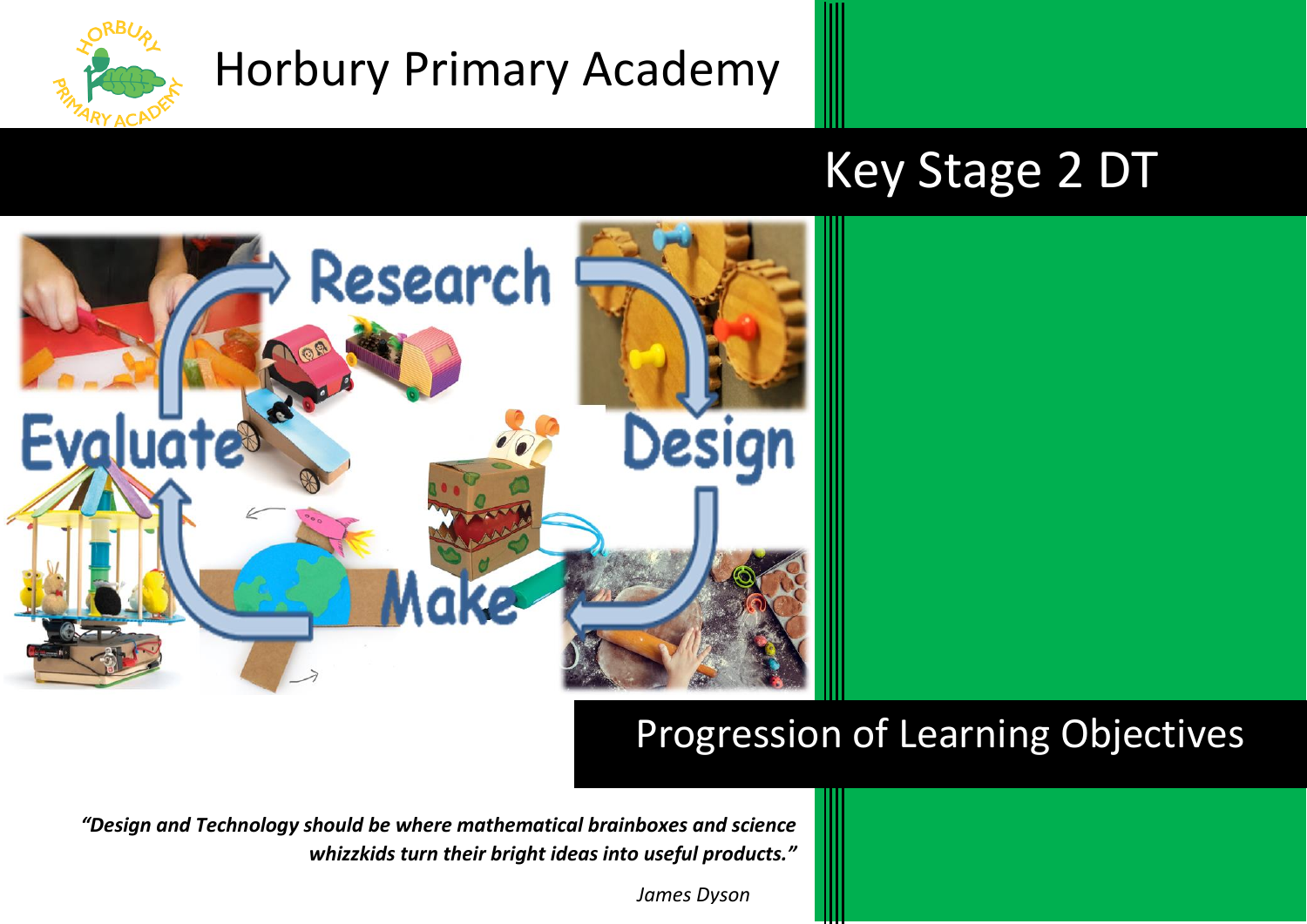#### **DT: Key Stage Two**

#### **National Curriculum**

Through a variety of creative and practical activities, pupils should be taught the knowledge, understanding and skills needed to engage in an iterative process of designing and making. They should work in a range of relevant contexts (for example, the home and school, gardens and playgrounds, the local community, industry and the wider environment).

| <b>Design</b>                                                                                                                                                                                                      | <b>Make</b>                                           | Evaluate | <b>Technical Knowledge</b>                                                                                                                                                                                                | <b>Cooking and Nutrition</b> |
|--------------------------------------------------------------------------------------------------------------------------------------------------------------------------------------------------------------------|-------------------------------------------------------|----------|---------------------------------------------------------------------------------------------------------------------------------------------------------------------------------------------------------------------------|------------------------------|
|                                                                                                                                                                                                                    |                                                       |          | When designing, pupils will be taught to - Use When making, pupils will be taught to -Select When evaluating, pupils will be taught to - Pupils will be taught to - Apply their Pupils will be taught to - Understand and |                              |
|                                                                                                                                                                                                                    |                                                       |          | research and develop design criteria to from and use a wider range of tools and Investigate and analyse a range of existing understanding of how to strengthen, stiffen apply the principles of a healthy and varied      |                              |
| inform the design of innovative, functional, equipment to perform practical tasks [for products.                                                                                                                   |                                                       |          | and reinforce more complex structures.                                                                                                                                                                                    | ldiet.                       |
| appealing products that are fit for purpose, example, cutting, shaping, joining and Evaluate their ideas and products against Understand and use mechanical systems in Prepare and cook a variety of predominantly |                                                       |          |                                                                                                                                                                                                                           |                              |
| aimed at particular individuals or groups.                                                                                                                                                                         | finishing], accurately.                               |          | their own design criteria and consider the their products. For example, gears, pulleys, savoury dishes using a range of cooking                                                                                           |                              |
| Generate, develop, model and communicate Select from and use a wider range of views of others to improve their work.                                                                                               |                                                       |          | cams. levers and linkages.                                                                                                                                                                                                | techniques.                  |
|                                                                                                                                                                                                                    |                                                       |          | their ideas through discussion, annotated materials and components, including Understand how key events and individuals Understand and use electrical systems in Understand seasonality and know where and                |                              |
|                                                                                                                                                                                                                    |                                                       |          | sketches, cross-sectional and exploded construction materials, textiles and indesignand technology have helped shape their products. For example, series circuits how a variety of ingredients are grown,                 |                              |
| diagrams, prototypes, pattern pieces and                                                                                                                                                                           | ingredients, according to their functional the world. |          | incorporating switches, bulbs, buzzers and reared, caught and processed.                                                                                                                                                  |                              |
| computer-aided design.                                                                                                                                                                                             | properties and aesthetic qualities.                   |          | motors.                                                                                                                                                                                                                   |                              |
|                                                                                                                                                                                                                    |                                                       |          | Apply their understanding of computing to                                                                                                                                                                                 |                              |
|                                                                                                                                                                                                                    |                                                       |          | program, monitor and control their products.                                                                                                                                                                              |                              |

| DT Coverage: Key Stage Two                          |                 |                              |                            |                            |
|-----------------------------------------------------|-----------------|------------------------------|----------------------------|----------------------------|
|                                                     | Year 3          | Year 4                       | Year 5                     | Year 6                     |
| <b>Mechanical Systems</b><br><b>Moving Monsters</b> |                 | Electricity and circuits $-$ |                            | <b>Mechanism (Electric</b> |
| own invention                                       |                 |                              | <b>Motors and Pulleys)</b> |                            |
| <b>Structures</b>                                   |                 | Coastal/Living things Pop    | <b>Kite Making</b>         |                            |
|                                                     |                 | Up books                     |                            |                            |
| <b>Textiles</b>                                     | <b>Puppets</b>  | <b>Trainer Design</b>        | <b>Christmas Stockings</b> | <b>Sewing and Textiles</b> |
| <b>Food Technology</b>                              | Food Technology | Mediterranean diet           |                            | Food Preparation and       |
|                                                     |                 |                              |                            | Cooking                    |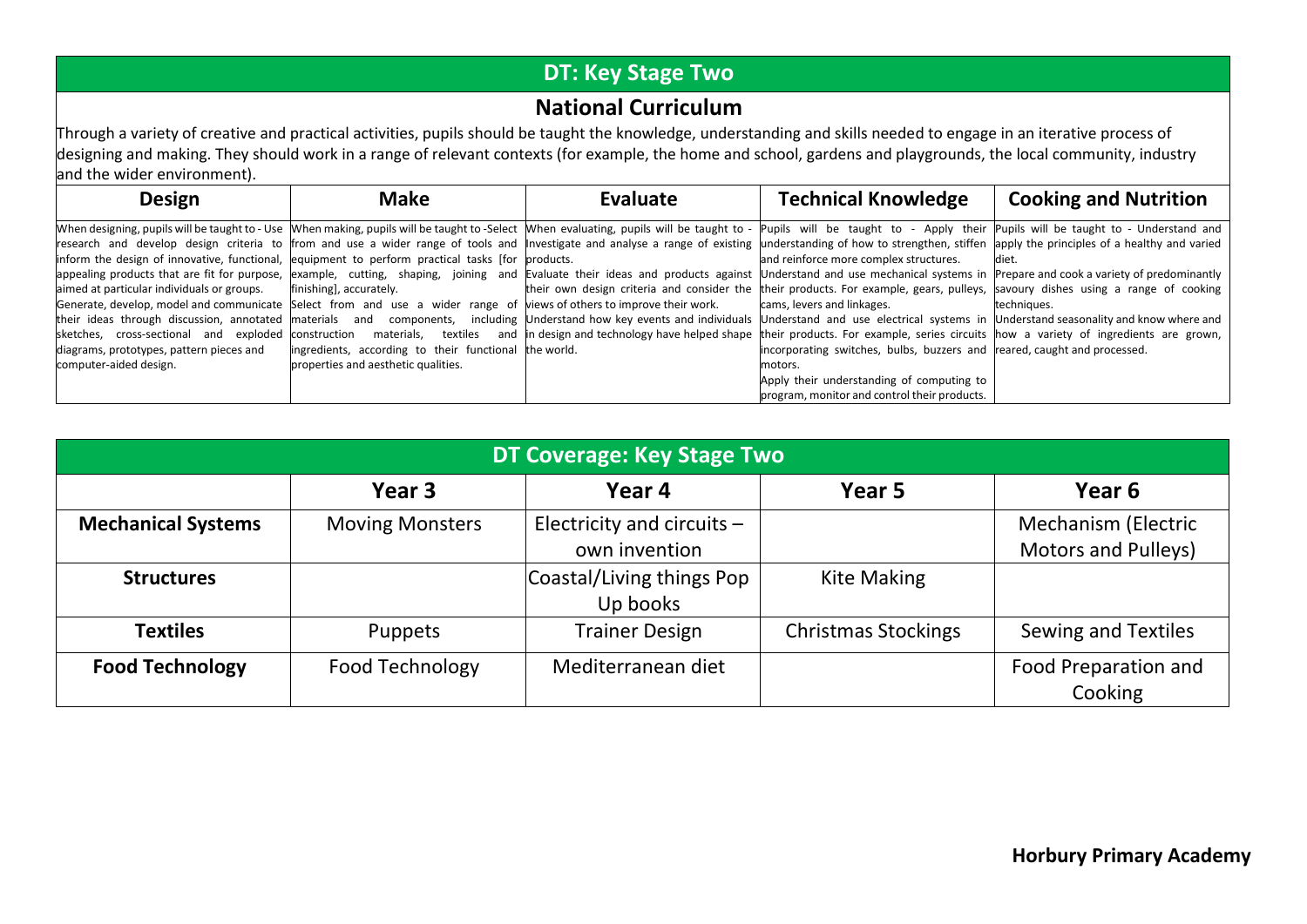### **DT: Key Stage Two**

**Topics Include:** 

|               | <b>Mechanical Systems</b>                                                                                                                                                                                                                                                                                                                                                                                                                                                                                                                                                                                                                                                                                                                                                                                                                                                                                                                                                                                                                                                                                                                                                                     | <b>Structures</b> | <b>Textiles</b>                                                                                                                                                                                                                                                                                                                                                                                                                                                                                                                                                                                                                                                                                                                                                                                                                                                                                                                                                                                                                                                                                                                                                                                                                                                                                                                                       | <b>Food Technology</b>                                                                                                                                                                                                                                                                                                                                                                                                                                                                                                                                                                                                                                                                                                                                                                                                                                                                                                                                                                                                                                                           |  |
|---------------|-----------------------------------------------------------------------------------------------------------------------------------------------------------------------------------------------------------------------------------------------------------------------------------------------------------------------------------------------------------------------------------------------------------------------------------------------------------------------------------------------------------------------------------------------------------------------------------------------------------------------------------------------------------------------------------------------------------------------------------------------------------------------------------------------------------------------------------------------------------------------------------------------------------------------------------------------------------------------------------------------------------------------------------------------------------------------------------------------------------------------------------------------------------------------------------------------|-------------------|-------------------------------------------------------------------------------------------------------------------------------------------------------------------------------------------------------------------------------------------------------------------------------------------------------------------------------------------------------------------------------------------------------------------------------------------------------------------------------------------------------------------------------------------------------------------------------------------------------------------------------------------------------------------------------------------------------------------------------------------------------------------------------------------------------------------------------------------------------------------------------------------------------------------------------------------------------------------------------------------------------------------------------------------------------------------------------------------------------------------------------------------------------------------------------------------------------------------------------------------------------------------------------------------------------------------------------------------------------|----------------------------------------------------------------------------------------------------------------------------------------------------------------------------------------------------------------------------------------------------------------------------------------------------------------------------------------------------------------------------------------------------------------------------------------------------------------------------------------------------------------------------------------------------------------------------------------------------------------------------------------------------------------------------------------------------------------------------------------------------------------------------------------------------------------------------------------------------------------------------------------------------------------------------------------------------------------------------------------------------------------------------------------------------------------------------------|--|
|               |                                                                                                                                                                                                                                                                                                                                                                                                                                                                                                                                                                                                                                                                                                                                                                                                                                                                                                                                                                                                                                                                                                                                                                                               |                   |                                                                                                                                                                                                                                                                                                                                                                                                                                                                                                                                                                                                                                                                                                                                                                                                                                                                                                                                                                                                                                                                                                                                                                                                                                                                                                                                                       |                                                                                                                                                                                                                                                                                                                                                                                                                                                                                                                                                                                                                                                                                                                                                                                                                                                                                                                                                                                                                                                                                  |  |
| m<br>ear<br>➤ | <b>Moving Monsters</b><br><b>Planning Process</b><br>With growing confidence generate ideas<br>for an item, considering its purpose and<br>the user/s.<br>• Start to order the main stages of making<br>a product.<br>• Identify a purpose and establish criteria<br>for a successful product.<br>· Understand how well products have<br>been designed, made, what materials<br>have been used and the construction<br>technique.<br>• Start to understand whether products<br>can be recycled or reused<br>• Know to make drawings with labels<br>when designing.<br>. When planning explain their choice of<br>materials and components including<br>function and aesthetics.<br>• Put together a step-by-step plan which<br>shows the order and also what equipment<br>and tools they need<br>Selecting and working with tools<br>• Select a wider range of tools and<br>techniques for making their product i.e<br>textiles, mechanical components -<br>syringes and tubing<br>• Explain their choice of tools and<br>equipment in relation to the skills and<br>techniques they will be using.<br>• Start to understand that mechanical<br>systems have an input, process and<br>output. |                   | <b>Puppets</b><br><b>Planning Process</b><br>With growing confidence generate ideas for an<br>item, considering its purpose and the user/s.<br>• Start to order the main stages of making a<br>product.<br>· Identify a purpose and establish criteria for a<br>successful product.<br>· Understand how well products have been<br>designed, made, what materials have been used<br>and the construction technique.<br>• Start to understand whether products can be<br>recycled or reused<br>• Know to make drawings with labels when<br>designing.<br>. When planning explain their choice of<br>materials and components including function<br>and aesthetics.<br>. Put together a step-by-step plan which shows<br>the order and also what equipment and tools<br>they need<br>Selecting and working with tools<br>• Select a wider range of tools and techniques<br>for making their product i.e textiles, mechanical<br>components - syringes and tubing<br>• Explain their choice of tools and equipment in<br>relation to the skills and techniques they will be<br>using.<br>• Measure, mark out, cut, score and assemble<br>components with more accuracy.<br>• Start to work safely and accurately with a<br>range of simple tools.<br>• Start to think about their ideas as they make<br>progress and be willing to change things if this | <b>Food and Nutrition</b><br>• Start to know that food is grown (such as<br>tomatoes, wheat and potatoes), reared<br>(such as pigs, chickens and cattle) and<br>caught (such as fish) in the UK, Europe and<br>the wider world.<br>• Understand how to prepare and cook a<br>variety of dishes including experience of<br>using a heat source.<br>. Begin to understand how to use a range of<br>techniques such as peeling, chopping,<br>slicing, grating, mixing, spreading, kneading<br>and baking.<br>• Know how a healthy diet is made up from<br>a variety and balance of different food and<br>drink<br>• Begin to know that to be active and<br>healthy, food and drink are needed to<br>provide energy for the body (and begin to<br>distinguish healthy high energy foods)<br>. Be able to identify foods which come from<br>the UK and other countries in the world<br>• Be able to measure ingredients accurately<br>and understand why this is important<br><b>Food and Nutrition - Vocabulary</b><br>Healthy eating<br>Hygiene<br>Ingredients<br>Nutrition<br>Diet |  |
|               |                                                                                                                                                                                                                                                                                                                                                                                                                                                                                                                                                                                                                                                                                                                                                                                                                                                                                                                                                                                                                                                                                                                                                                                               |                   | helps them to improve their work.                                                                                                                                                                                                                                                                                                                                                                                                                                                                                                                                                                                                                                                                                                                                                                                                                                                                                                                                                                                                                                                                                                                                                                                                                                                                                                                     |                                                                                                                                                                                                                                                                                                                                                                                                                                                                                                                                                                                                                                                                                                                                                                                                                                                                                                                                                                                                                                                                                  |  |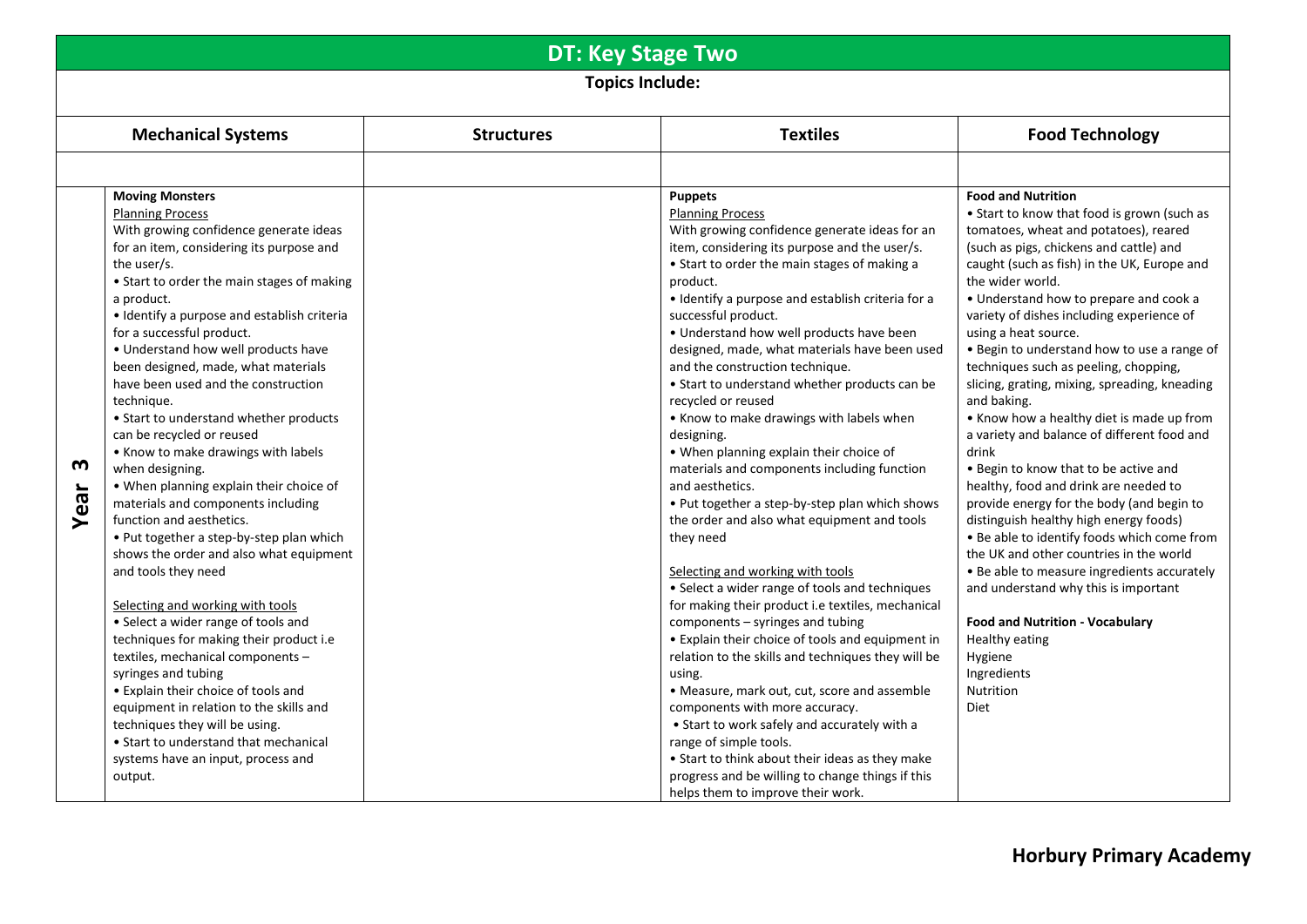| • Start to understand that mechanical                          | • Start to measure, tape or pin, cut and join         |
|----------------------------------------------------------------|-------------------------------------------------------|
| systems such as pneumatics can create                          | fabric with some accuracy.                            |
| movement.                                                      | • Use equipment safely                                |
| • Measure, mark out, cut, score and                            | • Attempt to make sure that their product looks       |
|                                                                |                                                       |
| assemble components with more                                  | attractive<br>• Make choices of material both for its |
| accuracy.                                                      |                                                       |
| • Start to work safely and accurately with                     | appearance and qualities                              |
| a range of simple tools.                                       | • Select the most appropriate tools and               |
| • Start to think about their ideas as they                     | techniques to use for a given task                    |
| make progress and be willing to change                         | • Work accurately to make cuts and holes $-e.g.$      |
| things if this helps them to improve their                     | to measure and then use equipment to cut.             |
| work.                                                          | . Try alternative ways of fixing something if the     |
| • Use equipment safely                                         | first attempt is not successful                       |
| • Attempt to make sure that their product                      | • Join fabrics using a running stitch.                |
| looks attractive                                               |                                                       |
| • Select the most appropriate tools and                        | Evaluating                                            |
| techniques to use for a given task                             | • Start to evaluate their product against original    |
| • Try alternative ways of fixing something                     | design criteria e.g. how well it meets its intended   |
| if the first attempt is not successful                         | purpose                                               |
|                                                                | • Suggest some improvements and say what was          |
| Evaluating                                                     | good and not so good about their original design.     |
| • Start to evaluate their product against                      |                                                       |
| original design criteria e.g. how well it                      | <b>Puppets - Vocabulary</b>                           |
| meets its intended purpose                                     | Prototype                                             |
| • Suggest some improvements and say                            | Investigate                                           |
| what was good and not so good about                            | Evaluate                                              |
| their original design                                          | Design                                                |
|                                                                | <b>Textiles</b>                                       |
| <b>Moving Monster - Vocabulary</b>                             | Stitch                                                |
| Pneumatics                                                     |                                                       |
| Syringe                                                        |                                                       |
|                                                                |                                                       |
|                                                                |                                                       |
|                                                                |                                                       |
|                                                                |                                                       |
|                                                                |                                                       |
| Construction<br>Prototype<br>Investigate<br>Evaluate<br>Design |                                                       |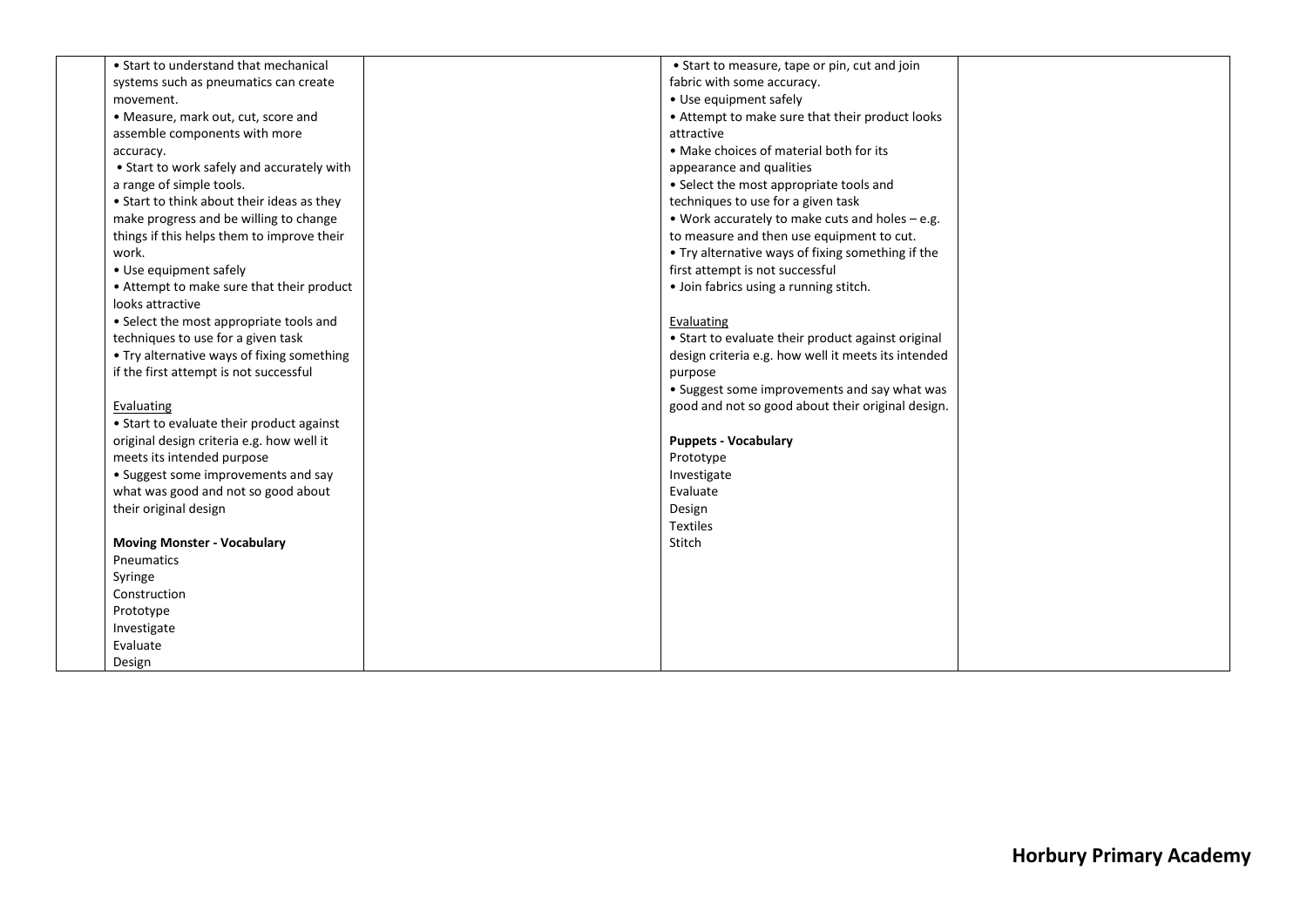|      | Electricity and Circuits - Own Invention     | <b>Coastal/Living Things Pop Up books</b>             | <b>Trainer Design</b>                             | <b>Mediterranean Diet</b>                    |
|------|----------------------------------------------|-------------------------------------------------------|---------------------------------------------------|----------------------------------------------|
|      | • To research electrical devices             | • To research Pop-up books and devices                | • To evaluate existing trainer designs            | • To research ingredients and dishes from    |
|      | • To evaluate the key designs of             | • To analyse and investigate a range of existing      | . To sketch and label trainer designs paying      | other countries and cultures                 |
|      | individuals in design and technology that    | Pop-up books and identify how they are                | attention to functionality and appeal             | • To understand the role that food played in |
|      | have helped shape the world                  | constructed                                           | • To carry out research about trainers            | the Roman/Greek way of life                  |
|      | • To design and create an annotated          | • To use research and develop design criteria to      | . To check work against design criteria to ensure | • To use a range of practical equipment      |
|      | sketch of an electrical device that serves a | inform the design of an innovative, functional        | success                                           | safely                                       |
|      | specific purpose and incorporate a series    | and appealing product that is fit for the purpose     | · To evaluate one another's trainer design work   | . To demonstrate key skills (bridge/claw,    |
|      | circuit based on research                    | of a younger audience                                 | and provide constructive criticism                | grating) when cooking                        |
|      | • To know how to reinforce and               | • To design and create ideas through discussion       | • To improve the design of the trainer design in  | • To produce dishes that are both functional |
|      | strengthen a 3D framework to support an      | leading to the construction of a pop-up linkage       | response to the views of others                   | and aesthetic                                |
|      | electrical circuit                           | prototype                                             |                                                   | • To understand and demonstrate both         |
|      | . To measure, mark out, cut, score and       | • To measure, mark out, cut, score and assemble       | <b>Trainer Design - Vocabulary</b>                | hand hygiene and body hygiene in the         |
|      | assemble components with more accuracy       | components with more accuracy                         | Construction                                      | kitchen                                      |
|      | • To select a range of tools and equipment   | • To use a range of materials and components,         | Investigate                                       |                                              |
|      | to perform practical tasks [for example,     | including construction materials according to         | Evaluate                                          | Mediterranean diet - Vocabulary              |
|      | cutting, shaping, joining and finishing],    | their functional properties and aesthetic             | Design                                            | <b>Diet</b>                                  |
|      | accurately                                   | qualities to create a pop-up book for a younger       | Functionality                                     | Healthy eating                               |
| 4    | . To evaluate my own work and others         | audience (Geography link - Coastal locations)         | Superhero                                         | Hygiene                                      |
|      | against initial sketches and provide         | • To select a range of tools and equipment to         | Catapult                                          | Ingredients                                  |
| Year | constructive feedback                        | perform practical tasks [for example, cutting,        | Superpower                                        | Investigate                                  |
|      |                                              | joining and finishing], accurately                    | Trainer                                           | Evaluate                                     |
|      | Electricity and Circuits - Own Invention -   | • To understand and use mechanical systems in         | Appeal                                            | Nutrition                                    |
|      | Vocabulary                                   | their products - levers and linkages                  | Aesthetic                                         | Design                                       |
|      | <b>Circuits</b>                              | • To evaluate my own work and others against          |                                                   | Mediterranean                                |
|      | Construction                                 | initial sketches and provide constructive<br>feedback |                                                   | Healthy                                      |
|      | Prototype<br>Investigate                     |                                                       |                                                   |                                              |
|      | Design                                       | Coastal/Living Things Pop Up books -                  |                                                   |                                              |
|      | Evaluate                                     | Vocabulary                                            |                                                   |                                              |
|      | Electrical device / equipment                | Lever                                                 |                                                   |                                              |
|      | Framework                                    | Pop up                                                |                                                   |                                              |
|      | Sketch                                       | Construction                                          |                                                   |                                              |
|      | Tools                                        | Investigate                                           |                                                   |                                              |
|      |                                              | Evaluate                                              |                                                   |                                              |
|      |                                              | Prototype                                             |                                                   |                                              |
|      |                                              | Design                                                |                                                   |                                              |
|      |                                              | Pup up book                                           |                                                   |                                              |
|      |                                              | Linkage                                               |                                                   |                                              |
|      |                                              | Pivot point                                           |                                                   |                                              |
|      |                                              | Audience                                              |                                                   |                                              |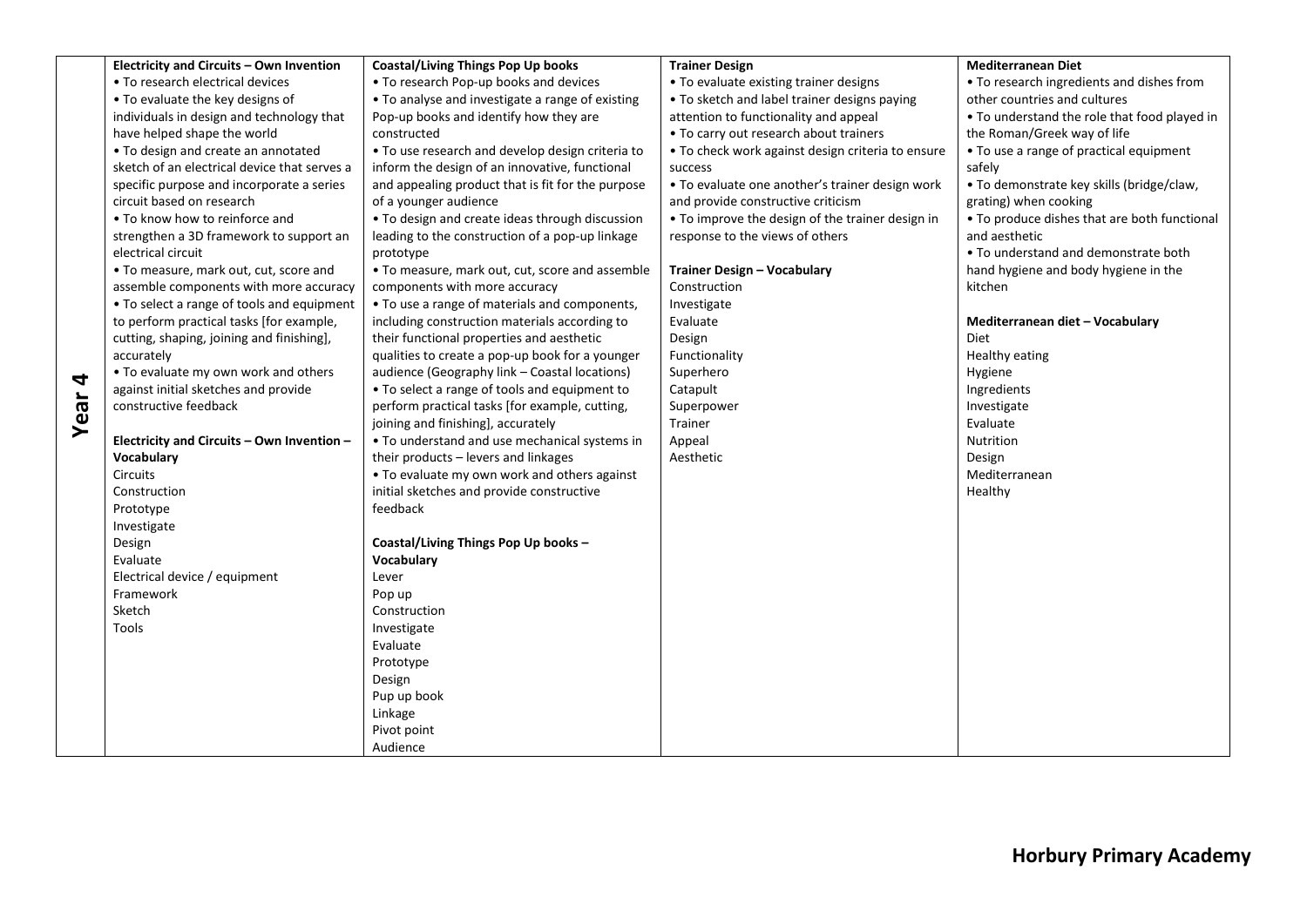|                       |                                            | <b>Kite Making</b>                                  | <b>Sewing</b>                                      |                                             |
|-----------------------|--------------------------------------------|-----------------------------------------------------|----------------------------------------------------|---------------------------------------------|
|                       |                                            | • To evaluate already made products, looking for    | • To evaluate already made products, looking for   |                                             |
|                       |                                            | strengths and areas to develop.                     | strengths and areas to develop.                    |                                             |
|                       |                                            | • To develop a detailed design with                 | • To develop a detailed design with                |                                             |
|                       |                                            |                                                     |                                                    |                                             |
|                       |                                            | accompanying labels.                                | accompanying labels.                               |                                             |
|                       |                                            | . To know the history of kites, in terms of when    | • To know the stories behind why Christmas         |                                             |
|                       |                                            | they were first used, how they have developed       | stockings were first used and why the stories are  |                                             |
|                       |                                            | and some famous kite flyers.                        | different from one another.                        |                                             |
|                       |                                            | . To learn about different types of kites and their | • To learn a number of different stitches and      |                                             |
|                       |                                            | strengths and weaknesses.                           | evaluate the strengths and weaknesses of these     |                                             |
|                       |                                            | • To be able to join different materials together   | (running, back, cross and blanket).                |                                             |
|                       |                                            | in a strong but light way. Understanding how to     | • To know which stitch is most appropriate for     |                                             |
| n,                    |                                            | strengthen if necessary.                            | different parts of the stocking (joining the main  |                                             |
|                       |                                            | • To attach materials together in both              | part of the stocking, adding additional material,  |                                             |
|                       |                                            | permanent and non-permanent ways.                   | adding names, adding buttons/bells, etc.)          |                                             |
| Year                  |                                            | • To evaluate a finished product and comment        | • To evaluate a finished product and comment       |                                             |
|                       |                                            | on how things could be improved next time           | on how things could be improved next time          |                                             |
|                       |                                            | (relate this to the original design).               | (relate this to the original design).              |                                             |
|                       |                                            |                                                     |                                                    |                                             |
|                       |                                            | Kite Making - Vocabulary                            | Sewing - Vocabulary                                |                                             |
|                       |                                            | Tow point                                           | Pattern                                            |                                             |
|                       |                                            | Line                                                | Template                                           |                                             |
|                       |                                            | <b>Bridle</b>                                       | Running stitch                                     |                                             |
|                       |                                            | Spar                                                | <b>Back stitch</b>                                 |                                             |
|                       |                                            | Keel                                                | Cross stitch                                       |                                             |
|                       |                                            | Sail                                                | <b>Blanket stitch</b>                              |                                             |
|                       |                                            | Tail                                                | Felt                                               |                                             |
|                       |                                            |                                                     | Thread                                             |                                             |
|                       |                                            |                                                     | Needle (eye)                                       |                                             |
|                       | Mechanism (electric motors and pulleys)    |                                                     | <b>Sewing and Textiles</b>                         | <b>Food preparation and cooking</b>         |
|                       | • Children will research existing products |                                                     | . Children will learn about the following fabrics: | Children will learn the following methods.  |
|                       | in order to generate their own ideas.      |                                                     | cotton, linen and wool. They will understand that  | Knife Skills                                |
|                       | • Children will understand how electrical  |                                                     | each fabric has different purposes.                | • Bridge cut (soft and hard foods)          |
|                       | systems, gears and pulleys can be used to  |                                                     | • Children will learn about embroidery.            | • Claw cut (soft and hard foods)            |
|                       | create movement through focus practical    |                                                     |                                                    |                                             |
| $\boldsymbol{\omega}$ | tasks.                                     |                                                     | • Children will learn about tapestry and research  | • Fine Chopping and snipping of herbs       |
|                       |                                            |                                                     | the Bayeux tapestry and the Holy Grail Tapestry.   | <b>Baking Skills</b>                        |
|                       | • Children will create a range of designs  |                                                     | • Children will build on their experience of using | • Sieving                                   |
| Year                  | linked to the design criteria.             |                                                     | back, running, blanket and cross-stitch.           | • Cracking/beating/separating eggs          |
|                       | • Children will use annotated and          |                                                     | • Some children will develop their sewing skills   | • Rubbing (using fingertips) fat into flour |
|                       | exploded diagrams to present their final   |                                                     | further and learn some of the following stitches:  | • Creaming fat and sugar                    |
|                       | design.                                    |                                                     | chain, herringbone, French knot and buttonhole     | • Folding flour in to mix                   |
|                       | • Children will understand the importance  |                                                     | stitches.                                          | • Dividing and pouring mixtures into        |
|                       | of creating detailed step-by-step plans.   |                                                     | • Children will learn about Lucy Sparrow, who is   | containers                                  |
|                       | • Children will use their knowledge of     |                                                     | an artist. She makes many creations with her       | • Mixing to form a dough (bread making), •  |
|                       | electrical systems, structures and         |                                                     |                                                    | • kneading and shaping                      |

**Horbury Primary Academy**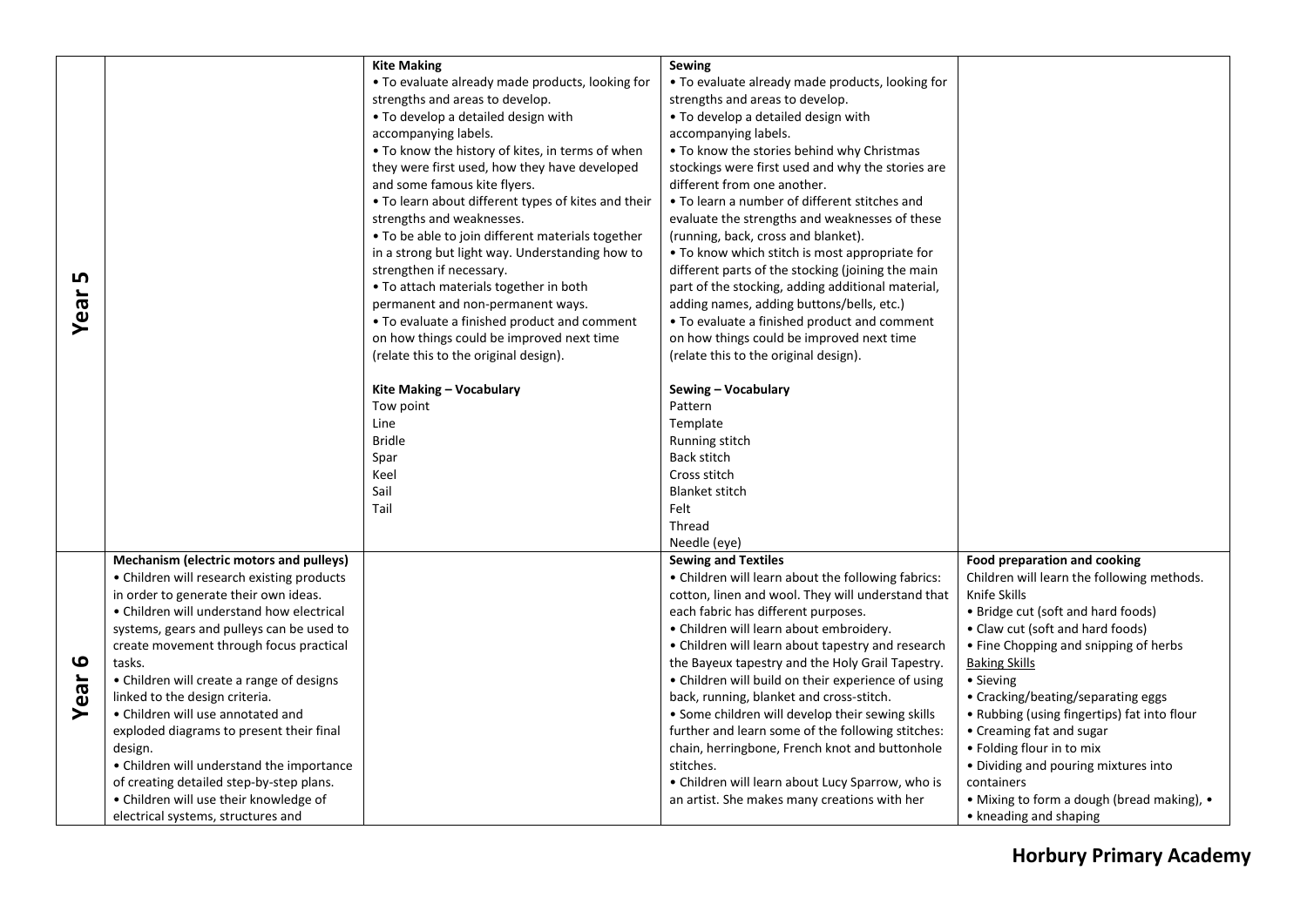| mechanical systems to enable their           | sewing skills and the children will be exposed to | • Handling and rolling pastry                 |
|----------------------------------------------|---------------------------------------------------|-----------------------------------------------|
| product to function.                         | some of her work.                                 | • Glazing and brushing pastry                 |
| • Children will learn to select the most     | • Children will combine their knowledge and       | <b>Measuring Skills</b>                       |
| suitable materials, measure accurately       | skills of sewing and textiles to create a final   | • Measuring with cups and spoons              |
| and be able to select and use a range of     | article, which will be linked and themed with     | • Using scales( balancing/resetting/setting   |
| tools correctly and safely.                  | their geography topic: Mountains and the lakes.   | to 0 and adding measures)                     |
| • Children will critically evaluate their    |                                                   | · Use jugs to measure liquids.                |
| products functionality and against the       | Sewing and Textiles - Vocabulary                  | • Children will learn how to measure using a  |
| design criteria, offering solutions and      | Cotton                                            | range of units and be able to convert units   |
| changes to improve their work.               | Wool                                              | when necessary.                               |
| . To make a moving fairground ride:          | Linen                                             | More Skills                                   |
| 1. Measure and marking skills                | Embroidery                                        | • Tearing (salad)                             |
| 2. Select and use appropriate tools          | Running stitch                                    | • Arranging ingredients/toppings              |
| 3. Strengthening skills                      | <b>Back stitch</b>                                | • Spreading (spoon or knife)                  |
| 4. Joining skills                            | Chain stitch                                      | • Scooping (melon)                            |
| 5. To evaluate and improve through the       | Tapestry                                          | • Mashing (fork and masher)                   |
| making process                               |                                                   | • Crushing/peeling/chopping garlic            |
| 6. Finishing skills linked to art and design |                                                   | • Beating ingredients together                |
| 7. Show awareness of safe practice           |                                                   | • Shaping mixtures (burgers/fishcakes)        |
|                                              |                                                   | • Making and using bread crumbing             |
| Mechanism (electric motors and pulleys)      |                                                   | • Garnishing and decorating                   |
| - Vocabulary                                 |                                                   | • Using the hob (under adult supervision)     |
| Circuit                                      |                                                   | • Children will review the importance of a    |
| Series circuit                               |                                                   | balanced diet (prior learning).               |
| Parallel circuit                             |                                                   | • Children will review the importance of      |
| Cell                                         |                                                   | different nutrients (prior learning).         |
| Switch                                       |                                                   | • Children will learn about current issue     |
| Motor                                        |                                                   | such as the obesity crisis.                   |
| Voltage                                      |                                                   | • Children will debate current topics such as |
| Mechanism                                    |                                                   | sugar tax (pros and cons).                    |
| Framework                                    |                                                   |                                               |
| Rotation                                     |                                                   | Food Preparation and Cooking -                |
| Gears                                        |                                                   | Vocabulary                                    |
| Cogs                                         |                                                   |                                               |
| <b>Driver</b>                                |                                                   |                                               |
| Drive belt                                   |                                                   |                                               |
| Follower                                     |                                                   |                                               |
| Idle gear                                    |                                                   |                                               |
| Pulley                                       |                                                   |                                               |
| Drive shaft                                  |                                                   |                                               |
| Spindle                                      |                                                   |                                               |
| Carousel                                     |                                                   |                                               |